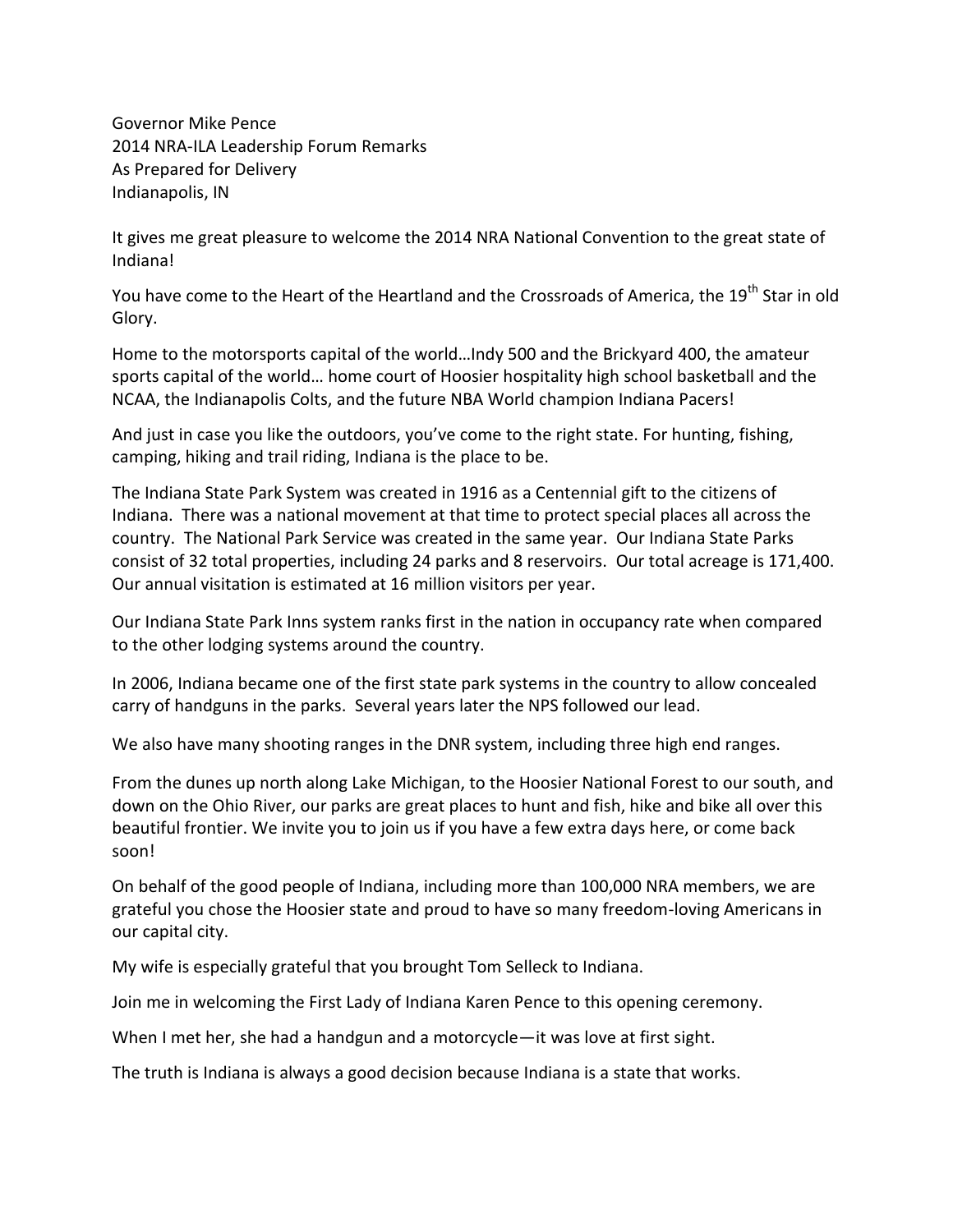Why do we unabashedly paper our city – and cities in neighboring states like Illinois or faraway states like New York – with posters and signs telling everyone that?

It's because it's true.

Here in Indiana, we have the lowest unemployment rate in the Midwest, and we have one of the fastest-growing labor forces in the country.

Our schoolchildren improved their math and reading skills at the 2<sup>nd</sup> fastest rate in the nation, and Indiana has the fastest-growing school choice program in America. And we will soon make career and vocational education a priority in every high school in this state.

Indiana is a state that works because in Indiana, we don't just talk about freedom. We live it. We breathe it. And we keep freedom at the center of who we are. It is what makes our state a success.

It's been that way from our earliest days.

Indiana has been a place of rugged individualism – men and women who believed in freedom and had the strength to brave the often harsh elements of the Midwest to make a life for themselves.

Among those forbearers was the family of Abraham Lincoln. When he was 9 years old in 1816, his father moved the family to Spencer County, Indiana. Lincoln spent 14 formative years in southern Indiana. It was here that Lincoln was introduced to the power of books and concepts of freedom, justice, and the law.

President Lincoln described his home as "a wild region, with many bears and wild animals in the woods." It was here that Lincoln learned the values that would guide his life and service and lead our nation through the fiery trial of the Civil War.

As we like to say, "Lincoln made Illinois, but Indiana made Lincoln."

We Hoosiers also make freedom the bedrock of policies, government, and our way of life.

And so here in Indiana we have a habit of not taking our freedom for granted. We work hard to preserve it in all we do.

We believe in freedom from debt, which is why we work hard to balance our budget and maintain reserves of \$2 billion – no doubt an important factor in making us just 1 of 11 states with a AAA credit rating from all three ratings agencies.

We believe in free enterprise, the freedom to keep more of what you earn. Here in Indiana, we will soon have the lowest taxes in the Midwest, and we have tax cuts scheduled every year through 2021 including a 5 percent cut to the personal income tax, lowering our corporate tax rate to 4.9 percent—making Indiana's the third lowest in the nation— and ending death taxes once and for all. We also cut new regulations by 55 percent last year to make it easier to start a business, to make a living, and to provide for our kids.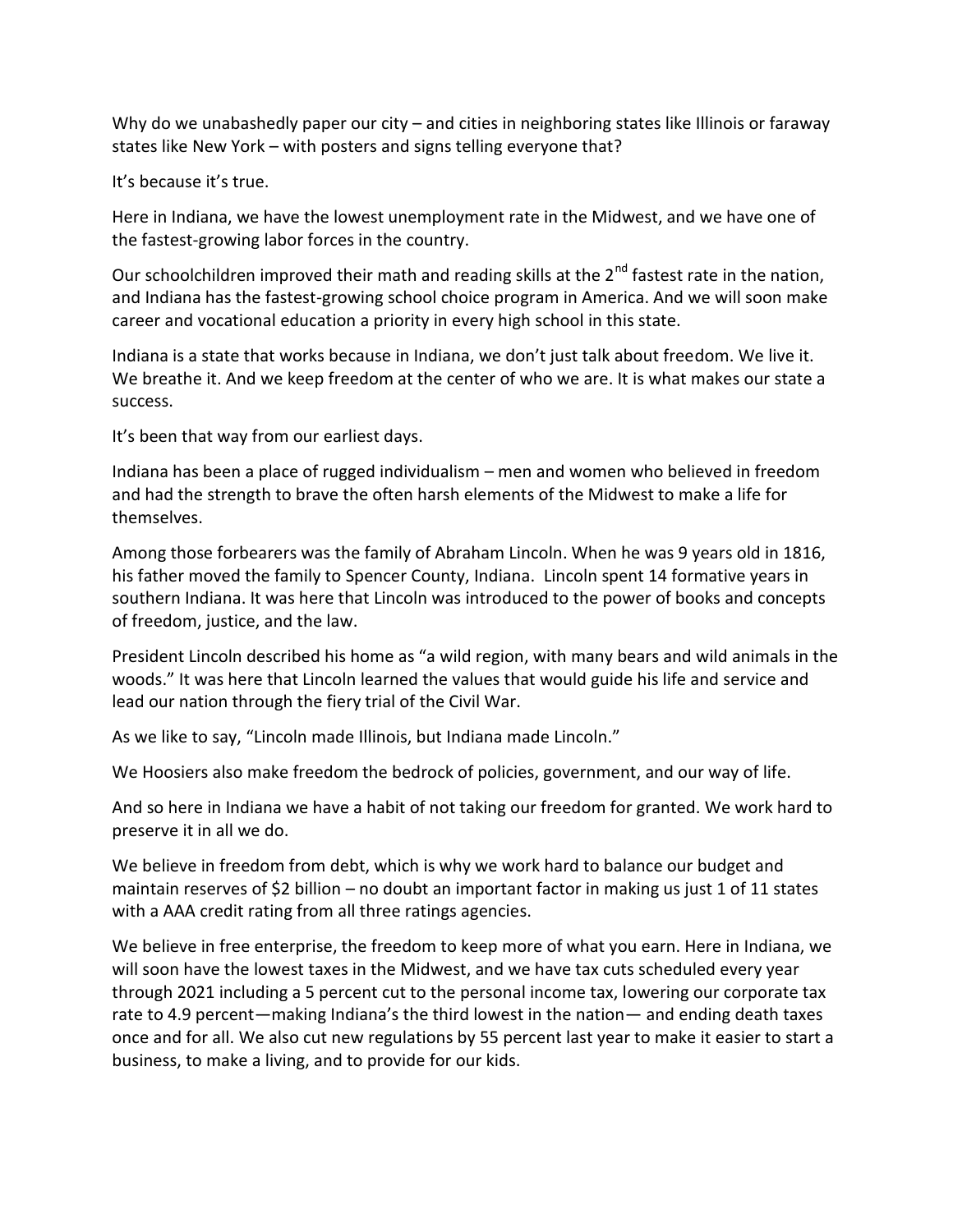We believe in the freedom to run our schools the Indiana way without unnecessary federal intrusion. Here in the Hoosier state, we believe education is a state and local function, and decisions about standards and curriculum and schools should be made by the parents and communities that depend upon them.

As a freedom-loving people, we cherish all the freedoms enshrined in the Bill of Rights freedom of speech, freedom of religion and the freedom of law-abiding citizens to keep and bear arms.

You see, here in Indiana, we know that when ordinary people are freed from the heavy hand of government to live their lives, follow their own paths, and dream their own dreams, they do extraordinary things.

You – all of you – are the champions of liberty that our nation so desperately needs.

You and tens of millions like you have defended limited government, personal responsibility, and liberty against the forces of expansive and paternalistic government, and against the efforts of those who want to regulate us into the dull uniformity of progressives' dreams.

Nowhere is the ongoing struggle for freedom more visible than when it occurs over the  $2^{nd}$ Amendment. We all know that firearms in the hands of law-abiding citizens don't threaten our families. They protect our families. Firearms in the hands of law-abiding citizens don't cause crime—they help in the fight against crime. They have always been an essential component of our most basic liberties.

Freedom is on the march because freedom-loving Americans like you are rising up, and I commend you for your stand.

But, as I close, allow me to encourage you to consider the importance of state-based reform and federalism in our struggle to renew this nation.

Some of you know I served 12 years in the Congress before being elected Governor of the great state of Indiana.

And I often say, if I only had twelve years left to live, I'd want to live it as a member of Congress—because that was the longest 12 years of my life.

The truth is, while Indiana and many other Republican-led states are working, Washington, D.C. is not only broke, it's broken.

The longer I serve as Governor of this great state, the more convinced I am that the cure for what ails this country will come more from our nation's state capitals than it ever will from our nation's capital.

We must never relent in our efforts to renew the national government.

But with equal vigor, redouble our efforts to advance freedom and American ideals in every state in the land.